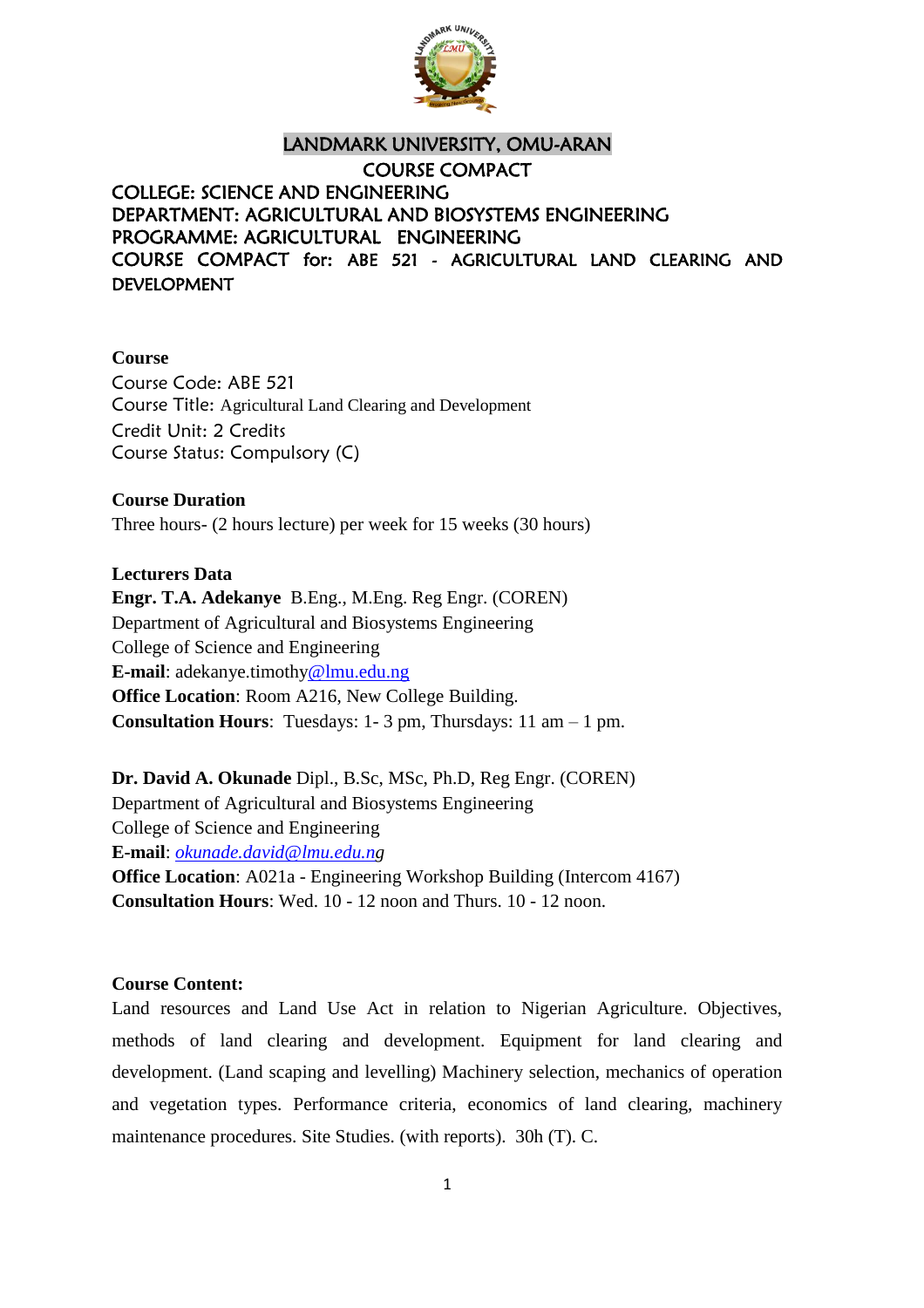#### **Course Description:**

Agricultural Engineering is a unique discipline because it involves the application of almost all aspects of other engineering disciplines including Animal Science, Soil Science, Agricultural Economics, etc. One of the most important problems in developing countries is the level of awareness and importance given to agricultural development. The role of agricultural education is vital as it is directly linked to the effectiveness of the economy in providing the requirement of trained manpower for the development process. In modern agricultural production, power is very important for an appropriate level of mechanization to be achieved. It is therefore inevitable that any practicing agriculturist should know the relevant power sources available for agricultural work.

#### **Course Justification:**

Land clearing and development is an important aspect of mechanized or large scale agriculture. It highly depends on the natural environment for land, nutrients, water for irrigation, and other ecological services. Land clearing and development process can result in serious environmental risks and problems if not done properly. The environmental impacts and human health related issues arising either directly or indirectly by land clearing and its subsequent development can be tremendous.

Land acquisition and clearing constitute a major bottleneck to the development of Agribusiness in Nigeria. Several would-be investors had been discouraged by the enormous cost and the associated risk in land clearing and development. Procedure for estimating land clearing and development for agriculture remain cumbersome, while decision process on method of clearing, ownership or leasing of clearing equipment, land sourcing, is freight with many unsustainable assumptions. In this course, students will be introduced to the rules/laws guiding land acquisition and development for agriculture in Nigeria. Vegetation distribution and characteristic of soil profiles in Nigeria, Techniques for deciding method of land clearing, proposal and budgeting for land clearing, machine and equipment for land clearing and development, procedure for land development, Farm planning etc.

#### **Course objectives**

- 1. To provide a sound knowledge in the study of agricultural power and machinery in order to facilitates students interest in agricultural engineering,
- 2. To introduce students to laws guiding land acquisition and development for Agriculture in Nigeria,
- 3. Introduce students to the process for preparing technical and financial proposals for land clearing and development for agriculture,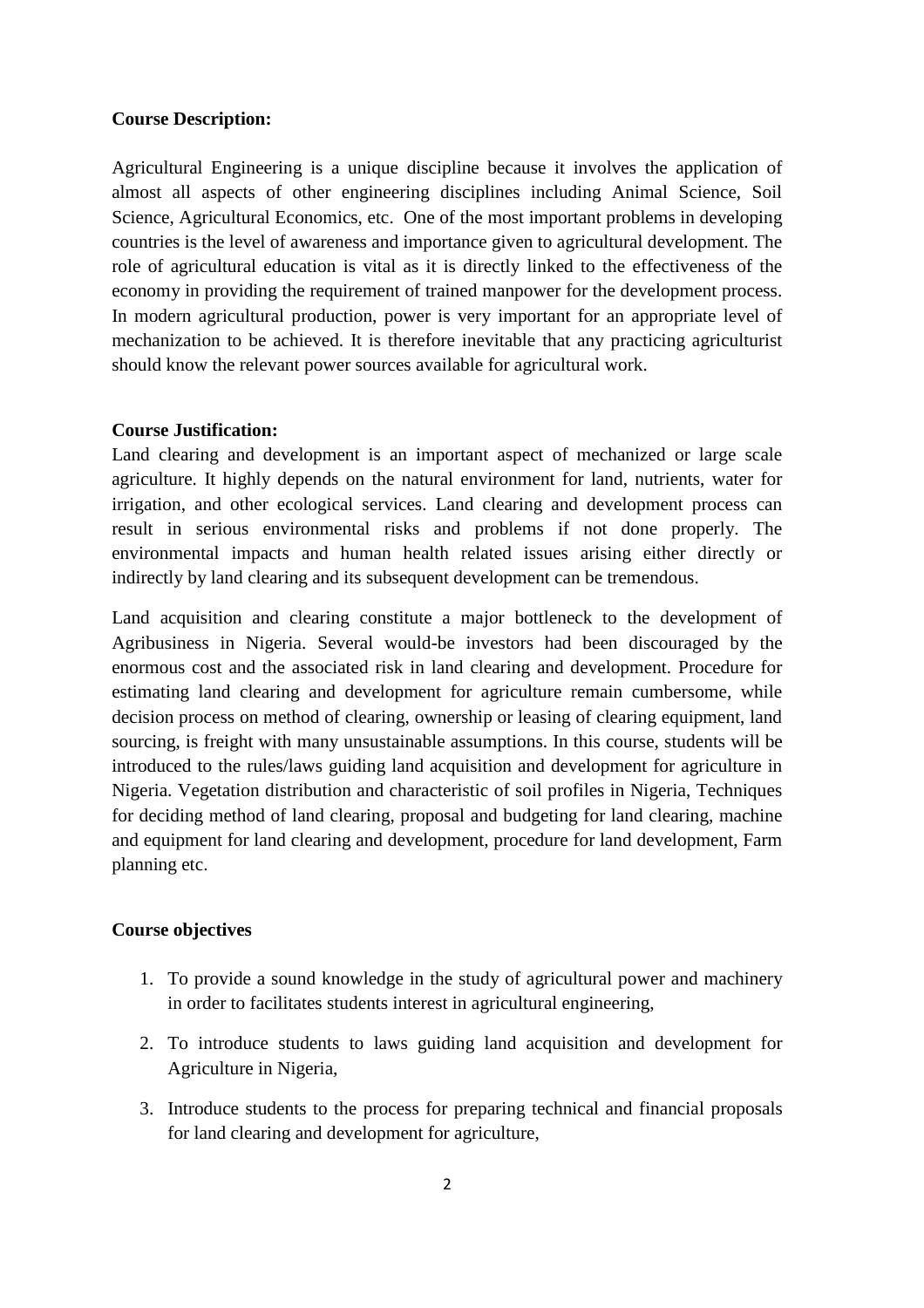- 4. To introduce students to technical procedure for determining the methods of land clearing,
- 5. Identify various types of environmental hazard related to improper land clearing and development procedures
- 6. Help students to select, use, repair and maintain appropriate agricultural land clearing machinery,

# **Course Requirements:**

- 1. Students must have a minimum 70% attendance and participate in all practical classes.
- 2. No student shall be allowed in for this lecture 20 minutes after the allocated time or entrance of the course teacher.
- 3. Assignment that was not submitted and delivered to the course teacher within the stipulated time frame shall not be graded.
- 4. Students shall be required to read beyond what is provided in class or compliment class jottings by making reference to text books for better grade standing.

### **Method of Grading-**

| S/N | <b>GRADING</b>                | <b>SCORE</b> |
|-----|-------------------------------|--------------|
| 1.  | <b>Continuous Assessments</b> |              |
|     | $\bullet$ C.AI                | 7%           |
|     | • C.AII (Mid-Semester Test)   | 15%          |
|     | C.AIII                        | 8%           |
| 2.  | <b>Assignment</b>             | 10%          |
| 3.  | <b>Final Examination</b>      | 60%          |
|     | <b>Total</b>                  | 100%         |

# **Course Delivery Strategies:**

Lecturing method complimented with field practical work will be adopted. There shall be Power point presentations especially in illustrative topics coupled with note dictations.

# **LECTURE CONTENT**

# **Module 1 - Overview and Introduction**

General overview of the course

Brief introduction to communication

The course description, justification, objectives, requirements, and expectations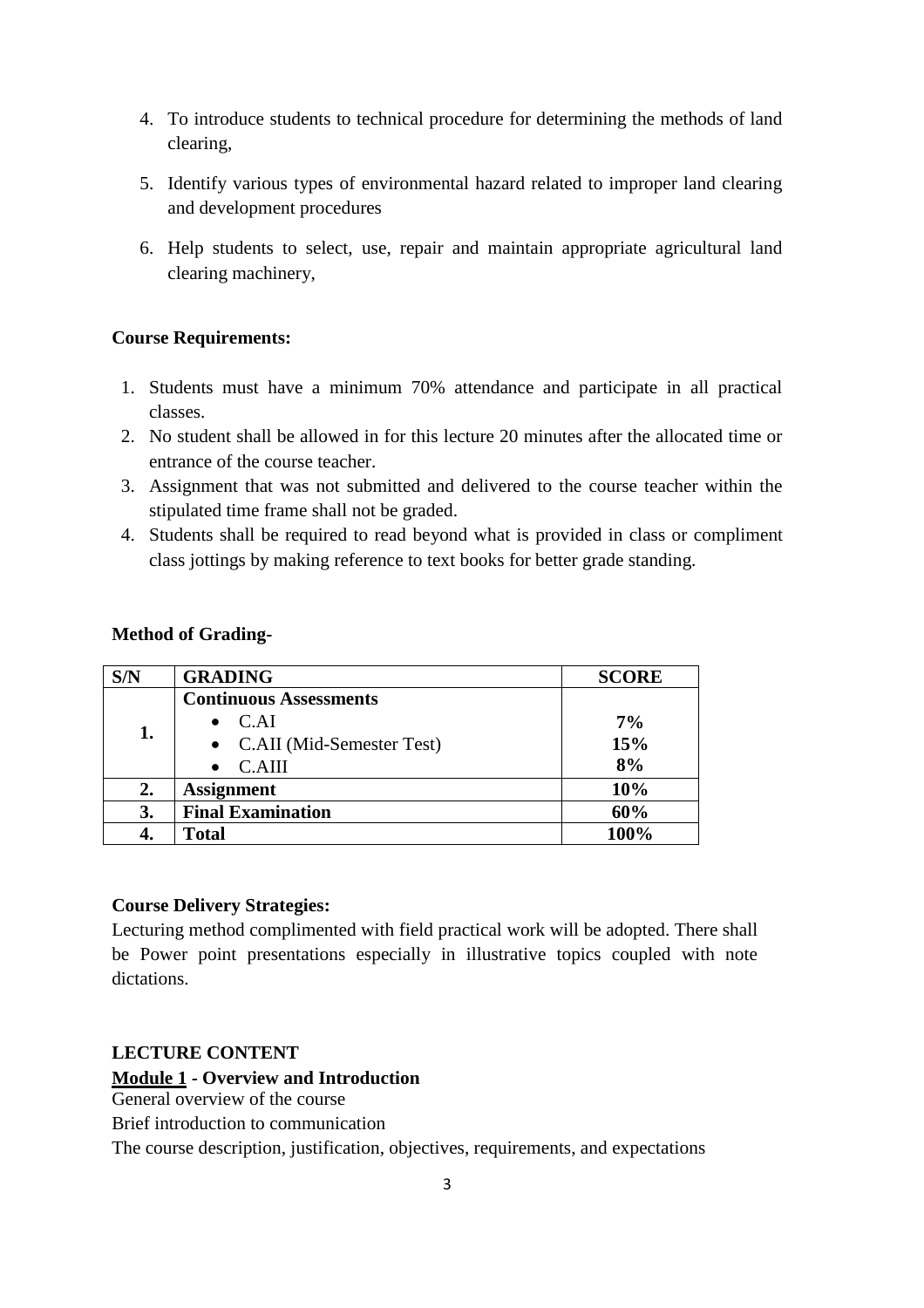Week 1: Course Introduction - Land resources and Land Use Act in relation to Nigerian Agriculture

**Objectives -** The students at the end of the lecture for the week should be able to:

- 1. give an overview of what the course is about
- 2. know the course description, content, expectation, delivery strategies, objectives and justification
- 3. Explain land resources in Nigeria with respect to agriculture
- 4. Explain the Land Use Act

 **Description First hour:** General Introduction to the course **Second hour** General overview continues Feedback from the lecture

#### **Study Questions:**

- 1. Mention land resources
- 2. Write short note on Nigerian Land Use Act

**Week 2:** Land resources and Land Use Act in relation to Nigerian Agriculture - **Continue**

# **Reading List:**

- 1. Introduction to Agricultural Mechanization. 1985. R.N. Kaul, C. O. Egbo. Macmillan Intermediate Agriculture Series.
- 2. Elements of Agricultural Engineering by Jagdishwar, S. 2010. Standard Publishers Distributors, Delhi
- 3. Farm Power Machinery Volume-I by ISAE; Jain brothers

# **Week 3: Land Tenure System**

#### **Objectives**

The students at the end of the lectures for the week should be able to;

- 1. Explain land resources in Nigeria with respect to agriculture
- 2. Explain the Land Use Act

#### **Description First hour:**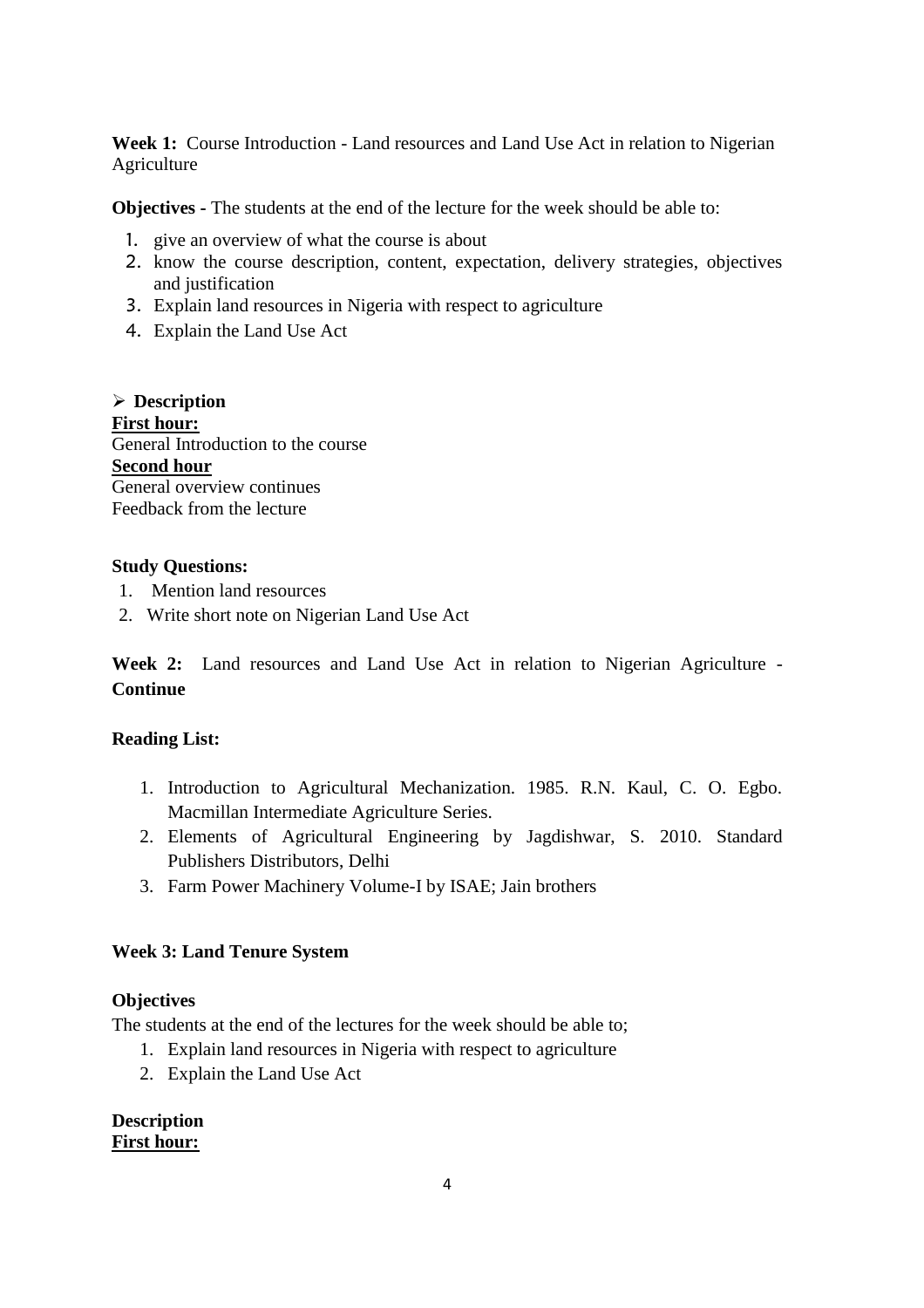Definition of terms Importance of Land Use Act

### **Second hour**

Some disadvantages of Land Use Act Feedback from the lecture.

#### **Study Questions:**

- **1.** Mention land resources
- **2.** Write short note on Nigerian Land Use Act

**Week 4:** Land clearing: Objectives, methods and factors

### **Objectives**

The students at the end of the lectures for the week should be able to;

- 1. Explain the objectives of agricultural land clearing
- 2. Highlight methods of agricultural land clearing
- 3. Explain the advantages of each method of agricultural land clearing.

#### **Description First hour:**

Definition of terms Objectives of Land clearing operations

# **Second hour**

Methods of land clearing operations Factors that influence consider in land clearing.

# **Study Questions:**

- 1. Mention 5 objectives of agricultural land clearing
- 2. Highlight 5 methods applicable to agricultural land clearing
- 3. Which of the methods of agricultural land clearing would you consider as the best? Give reasons for your answer.

# **Reading List:**

- 1. Engineering Principles of Agricultural Machines by Ajit, K. Srivastava, Carrol, E. Goering, Roger, P. Rohrbach and Dennis, R. Buckmaster. ASABE.
- 2. Elements of Agricultural Engineering by Jagdishwar, S. 2010. Standard Publishers Distributors, Delhi.
- 3. Fundamentals of Engineering for Agriculture by A.P. Onwualu, C.O. Akubuo and I.E. Ahaneku. 2006. Immaculate publications Limited, Enugu - Nigeria

**Week 5:** Land clearing: Objectives, methods and factors - **Continue**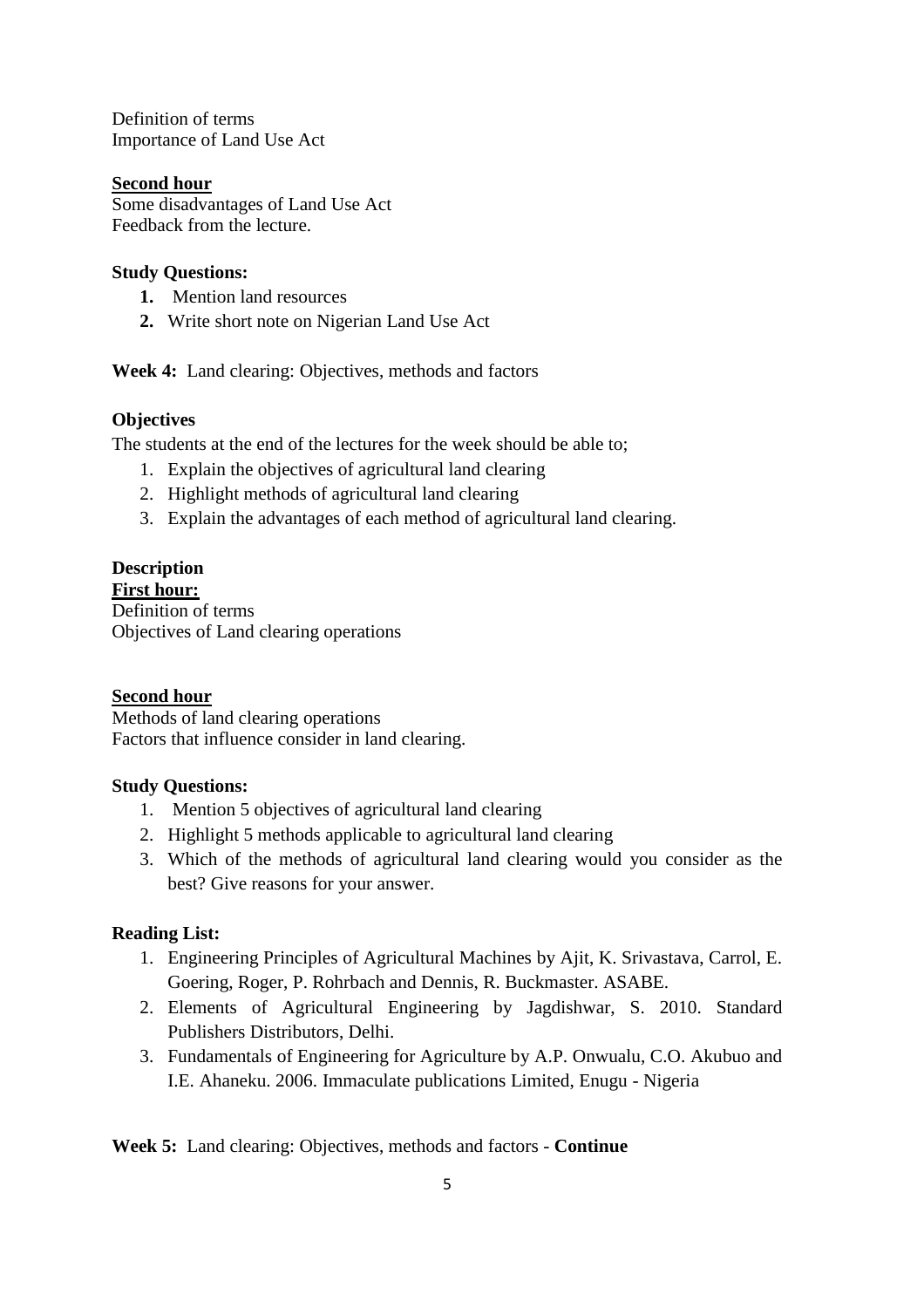Week 6: Land clearing and development operations

# **Objectives**

The students at the end of the lectures for the week should be able to;

- 1. Explain the objectives of agricultural land clearing
- 2. Highlight methods of agricultural land clearing
- 3. Explain the advantages of each method of agricultural land clearing.

# **Description**

#### **First hour:**

Definition of terms Land clearing operations

# **Second hour**

Dos and don'ts of land clearing operations Feedback from the lecture.

### **Study Questions:**

- 1.Mention 5 objectives of agricultural land clearing
- 2. Highlight 5 methods applicable to agricultural land clearing
- 3. Which of the methods of agricultural land clearing would you consider as the best? Give reasons for your answer.

### **Reading List:**

- 1. Engineering Principles of Agricultural Machines by Ajit, K. Srivastava, Carrol, E. Goering, Roger, P. Rohrbach and Dennis, R. Buckmaster. ASABE.
- 2. Elements of Agricultural Engineering by Jagdishwar, S. 2010. Standard Publishers Distributors, Delhi.

# **Week 7: Levelling**

#### **Objectives**

The students at the end of the lectures for the week should be able to;

- 4. Explain the objectives of agricultural land clearing
- 5. Highlight methods of agricultural land clearing
- 6. Explain the advantages of each method of agricultural land clearing.

#### **Description**

**First hour:** Definition of terms Importance of Land levelling

# **Second hour**

Land levelling and land clearing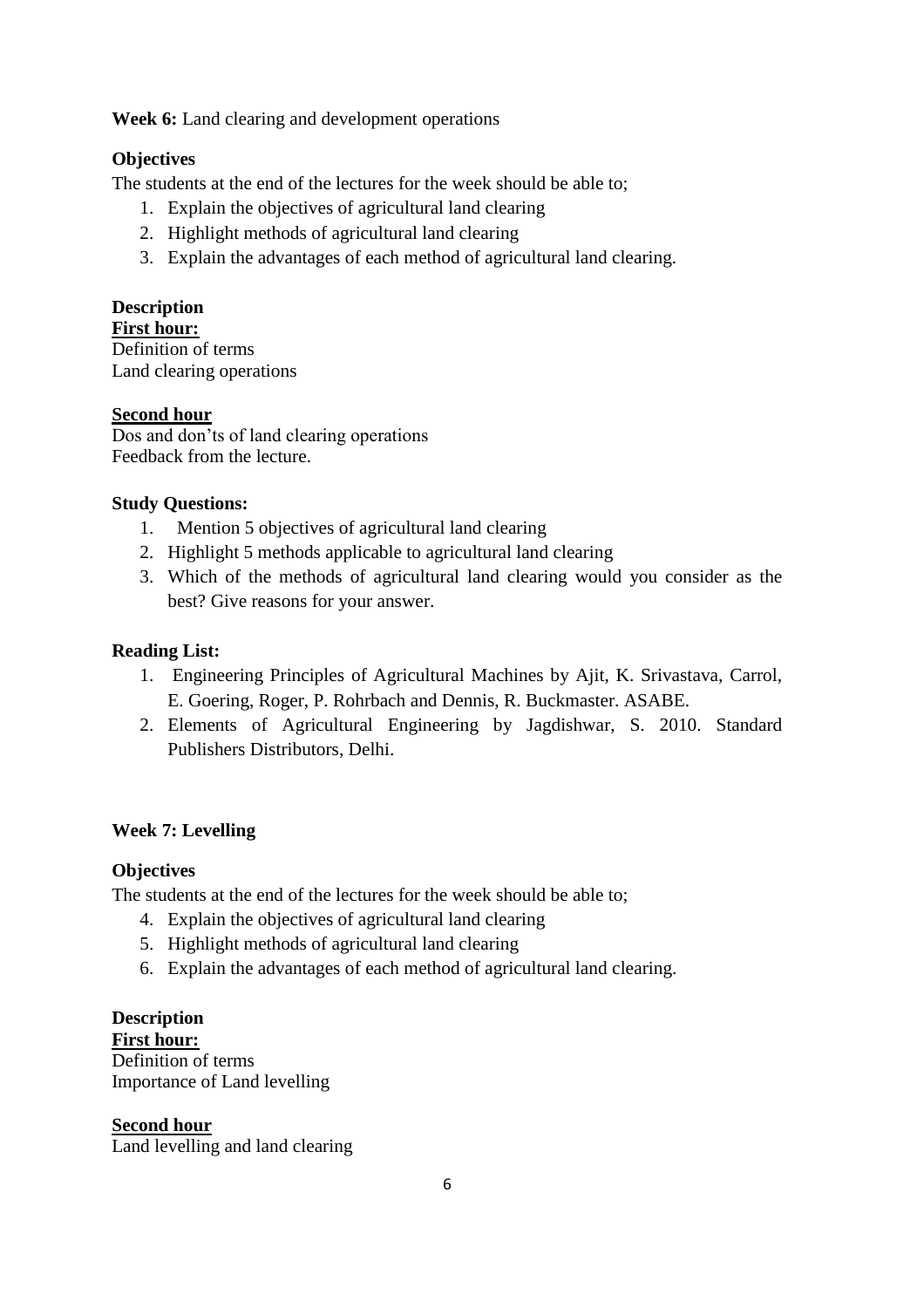Errors in land levelling Feedback from the lecture.

### **Study Questions:**

- **1.** Mention 5 objectives of agricultural land clearing
- **2.** Highlight 5 methods applicable to agricultural land clearing
- **3.** Which of the methods of agricultural land clearing would you consider as the best? Give reasons for your answer.

# **Reading List:**

- 1. Engineering Principles of Agricultural Machines by Ajit, K. Srivastava, Carrol, E. Goering, Roger, P. Rohrbach and Dennis, R. Buckmaster. ASABE.
- 2. Elements of Agricultural Engineering by Jagdishwar, S. 2010. Standard Publishers Distributors, Delhi.
- 3. Fundamentals of Engineering for Agriculture by A.P. Onwualu, C.O. Akubuo and I.E. Ahaneku. 2006. Immaculate publications Limited, Enugu - Nigeria

**Week 8:** Land clearing and development operations - **Continue**

### **Week 9: Mid – Semester Examination**

Week 10: Equipment for land clearing and development.

# **Objectives**

The students at the end of the lectures for the week should be able to;

- 1. Identify different equipment for agricultural land clearing
- 2. Explain the operation of agricultural land clearing equipment

#### **Description**

**First hour:**

Some relevant equipment for land clearing

#### **Second hour**

Operation of land clearing equipment Feedback from the lecture.

#### **Study Questions:**

1. Describe 5 equipment of agricultural land clearing

# **Reading List:**

- 2. Engineering Principles of Agricultural Machines by Ajit, K. Srivastava, Carrol, E. Goering, Roger, P. Rohrbach and Dennis, R. Buckmaster. ASABE.
- 3. Elements of Agricultural Engineering by Jagdishwar, S. 2010. Standard Publishers Distributors, Delhi.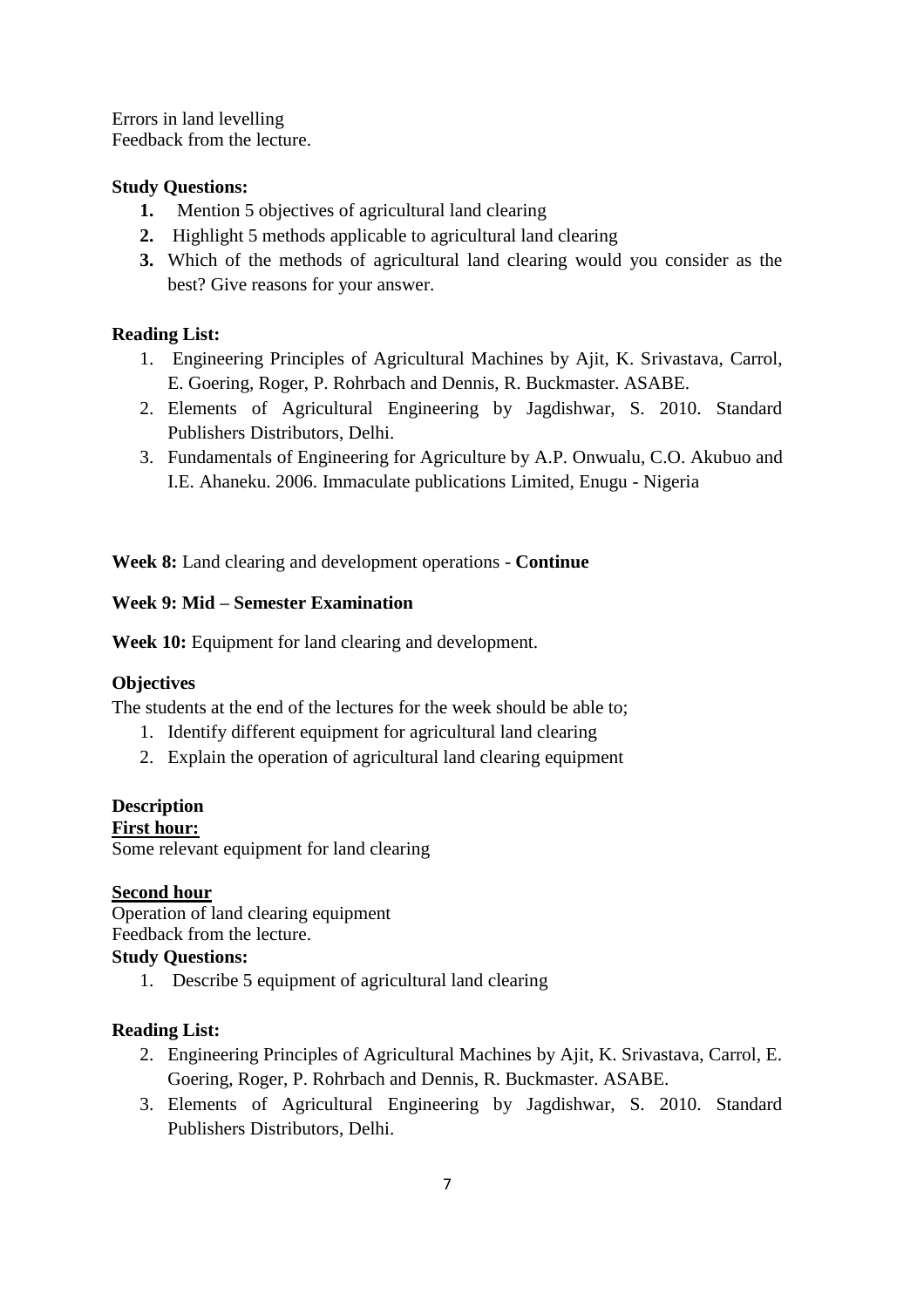4. Fundamentals of Engineering for Agriculture by A.P. Onwualu, C.O. Akubuo and I.E. Ahaneku. 2006. Immaculate publications Limited, Enugu - Nigeria

### **Week 11: Machinery Selection and Management**

**Objectives -** The students at the end of the lectures for the week should be able to;

- 1. Understand causes of agricultural machinery breakdown
- 2. Select appropriate agricultural machinery
- 3. Maintain agricultural machinery
- 4. Do cost analysis of agricultural machinery and
- 5. Replace agricultural machinery.

### **Description**

**First hour:** Definition of terms Selection of appropriate agricultural machinery

Maintenance of agricultural machinery

### **Second hour**

Do cost analysis of agricultural machinery and

Replace agricultural machinery.

#### **Study Questions:**

- 1. Identify and discuss factors responsible for the premature failure of agricultural machinery in Nigeria.
- 2. What factors would you consider in selecting agricultural machinery?

#### **Reading List:**

- 1. Fundamentals of Engineering for Agriculture by A.P. Onwualu, C.O. Akubuo and I.E. Ahaneku. 2006. Immaculate publications Limited, Enugu - Nigeria
- 2. Elements of Agricultural Engineering by Jagdishwar, S.2010. Standard Publishers Distributors, Delhi.

# **Week 12: Machinery Selection and Management - Continue**

#### **Week 13: Land clearing Machinery maintenance procedures.**

**Objectives -** The students at the end of the lectures for the week should be able to;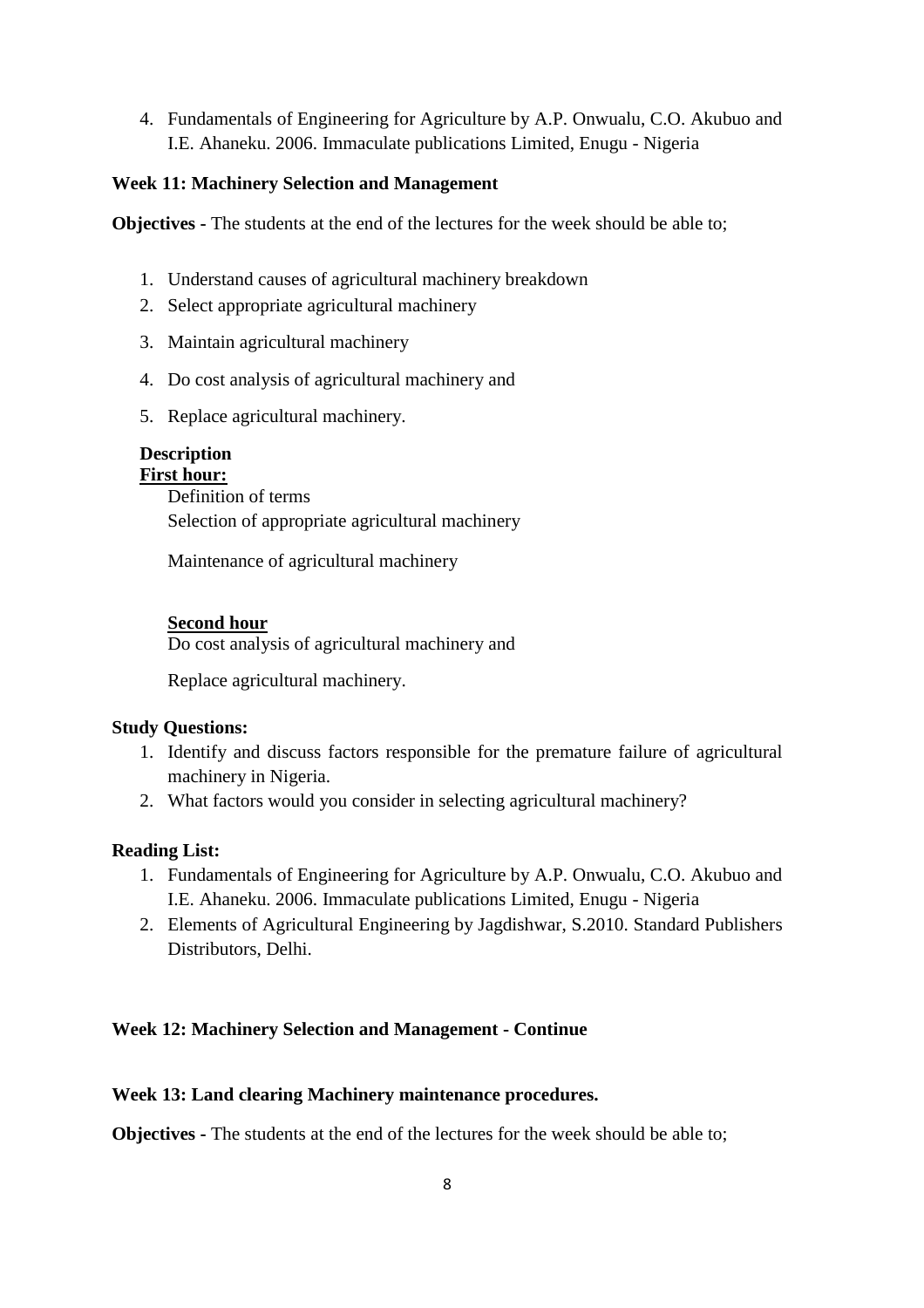- 1. Understand the importance of maintenance of farm machinery
- 2. Understand various types of maintenance
- 3. Maintain agricultural machinery
- 4. Carry out performance evaluation of agricultural machinery breakdown
- 5. Do cost analysis of agricultural machinery and
- 6. Replace agricultural machinery
- 7. Do cost analysis of agricultural machinery and

# **Description**

 **First hour:** Definition of terms Selection of appropriate agricultural machinery

Maintenance of agricultural machinery

#### **Second hour**

Performance evaluation of agricultural machinery breakdown

#### **Study Questions:**

- 1. Identify and discuss factors responsible for the premature failure of agricultural machinery in Nigeria.
- 2. What factors would you consider in selecting agricultural machinery?

#### **Week 14: Land clearing Machinery maintenance procedures – Continue**

#### **Week 15**: Examination

**Objectives:** To examine the students on all that has been taught during the semester.

#### **Reading List:**

- 1. Principles of Farm Machinery by Kepner R. A., Bainer R., and Barger E. L. 1997. 2<sup>nd</sup> Ed. AVI Publishers Connecticut. USA.
- 2. Tractors and Their Power Units by Liljedahl J. B., Carlton W. M., Turnquist P. K., and Smith D.W. 1997. 3rd Ed. John Wiley. New York
- 3. Agricultural Engineers Yearbook by Richey L. B., Jacobson R., Hall C. W. McGraw Hill Co. USA
- 4. Machines for Power Farming by Stone A. A. and Culvin H. E. 3rd Ed. John Wiley. New York.
- 5. Engineering Principles of Agricultural Machines by Ajit, K. Srivastava, Carrol, E. Goering, Roger, P. Rohrbach and Dennis, R. Buckmaster. ASABE.